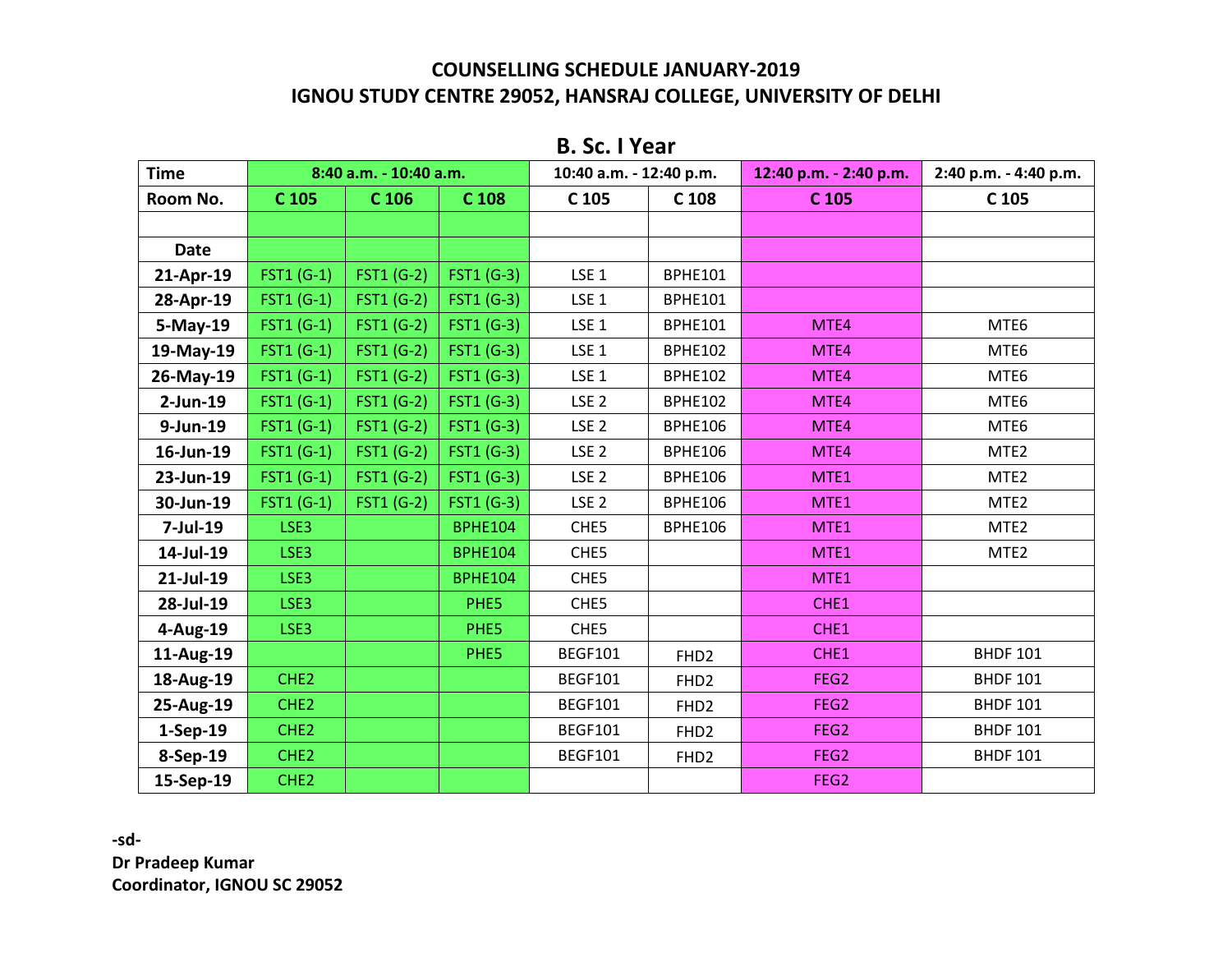| <b>B. Sc. I Year</b>                |                |                                         |                          |              |  |
|-------------------------------------|----------------|-----------------------------------------|--------------------------|--------------|--|
| <b>Course Code</b>                  | <b>Groups</b>  | <b>Starting</b><br><b>Enrolment No.</b> | <b>End Enrolment No.</b> | <b>Total</b> |  |
| FST <sub>1</sub>                    | G <sub>1</sub> | 191114715                               | 191171571                | 99           |  |
|                                     | G <sub>2</sub> | 191171629                               | 191285392                | 99           |  |
|                                     | G <sub>3</sub> | 191285418                               | 191324795                | 96           |  |
| <b>Total No. of Students</b><br>294 |                |                                         |                          |              |  |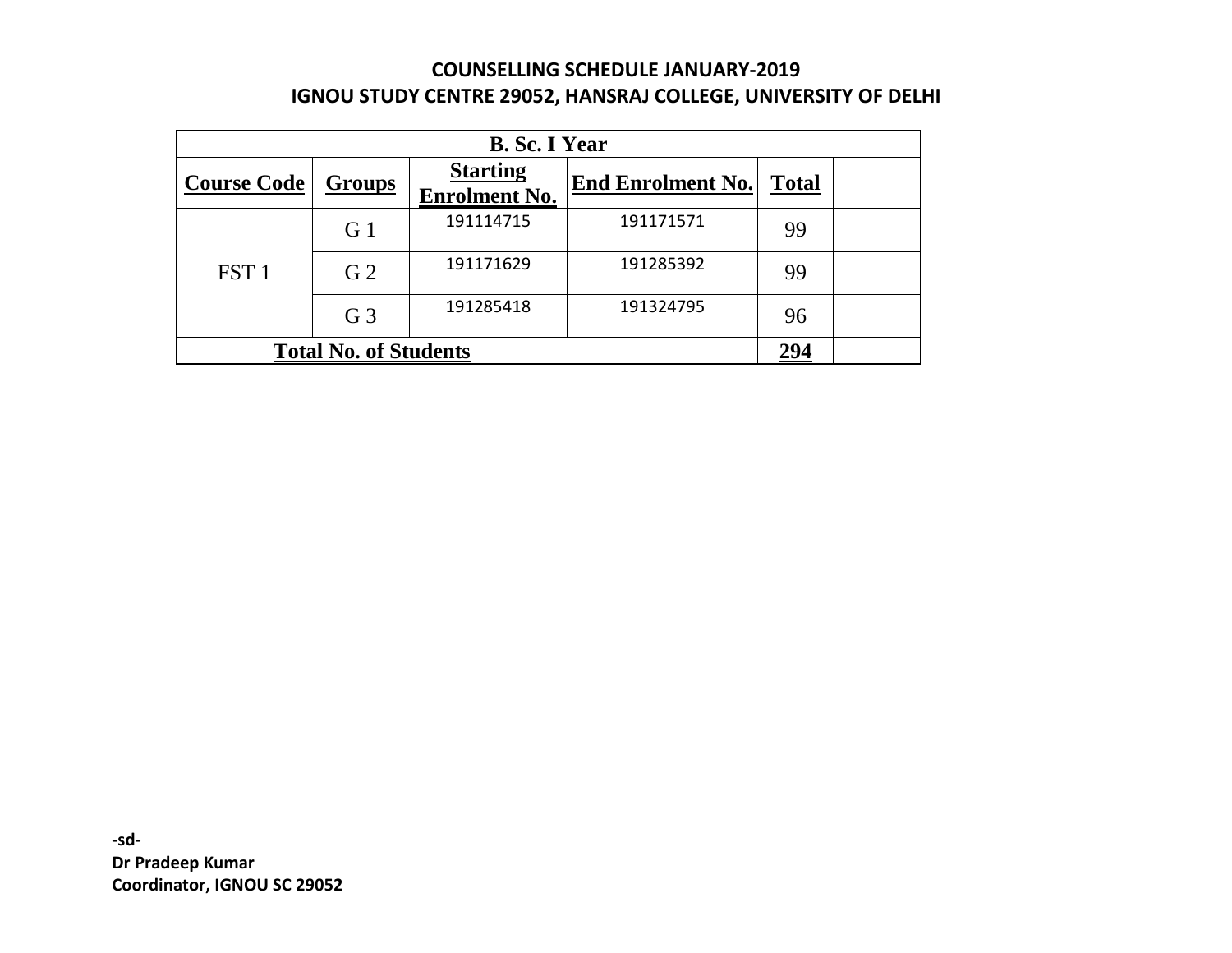## **B. Com I Year**

| <b>Time</b> | 8:40 a.m. - 10:40 a.m. | 10:40 a.m. - 12:40 p.m. | 12:40 p.m. - 2:40 p.m. | 2:40 p.m. - 4:40 p.m.                                                                            |
|-------------|------------------------|-------------------------|------------------------|--------------------------------------------------------------------------------------------------|
| Room No.    | C 109                  | C 109                   | C 109                  | C 109                                                                                            |
|             |                        |                         |                        |                                                                                                  |
| <b>Date</b> |                        |                         |                        |                                                                                                  |
| 21-Apr-19   | <b>BSHF 101</b>        | ECO <sub>1</sub>        | <b>BHDF 101</b>        | FHD <sub>2</sub>                                                                                 |
| 28-Apr-19   | <b>BSHF 101</b>        | ECO <sub>1</sub>        | <b>BHDF 101</b>        | FHD <sub>2</sub>                                                                                 |
| 5-May-19    | <b>BSHF 101</b>        | ECO <sub>1</sub>        | <b>BHDF 101</b>        | FHD <sub>2</sub>                                                                                 |
| 19-May-19   | <b>BSHF 101</b>        | ECO <sub>1</sub>        | <b>BHDF 101</b>        | FHD <sub>2</sub>                                                                                 |
| 26-May-19   | <b>BSHF 101</b>        | ECO <sub>1</sub>        | <b>BHDF 101</b>        | FHD <sub>2</sub>                                                                                 |
| $2$ -Jun-19 | <b>EEC 11</b>          | <b>BSHF 101</b>         | ECO <sub>2</sub>       | BEGE 101/BEGE 102/BECE 2/ BHDE<br>101/BHIE 107/ BRDE 101/ BSWE<br>101/ EHI 1/EPS 11/ BPY 1/BPY 3 |
| 9-Jun-19    | <b>EEC 11</b>          | <b>BSHF 101</b>         | ECO <sub>2</sub>       | BEGE 101/BEGE 102/BECE 2/ BHDE<br>101/BHIE 107/ BRDE 101/ BSWE<br>101/ EHI 1/EPS 11/ BPY 1/BPY 3 |
| 16-Jun-19   | <b>EEC 11</b>          | <b>BSHF 101</b>         | ECO <sub>2</sub>       | BEGE 101/BEGE 102/BECE 2/ BHDE<br>101/BHIE 107/ BRDE 101/ BSWE<br>101/ EHI 1/EPS 11/ BPY 1/BPY 3 |
| 23-Jun-19   | <b>EEC 11</b>          | <b>BSHF 101</b>         | ECO <sub>2</sub>       | BEGE 101/BEGE 102/BECE 2/ BHDE<br>101/BHIE 107/ BRDE 101/ BSWE<br>101/ EHI 1/EPS 11/ BPY 1/BPY 3 |
| 30-Jun-19   | <b>EEC 11</b>          | <b>BSHF 101</b>         | ECO <sub>2</sub>       | BEGE 101/BEGE 102/BECE 2/ BHDE<br>101/BHIE 107/ BRDE 101/ BSWE<br>101/ EHI 1/EPS 11/ BPY 1/BPY 3 |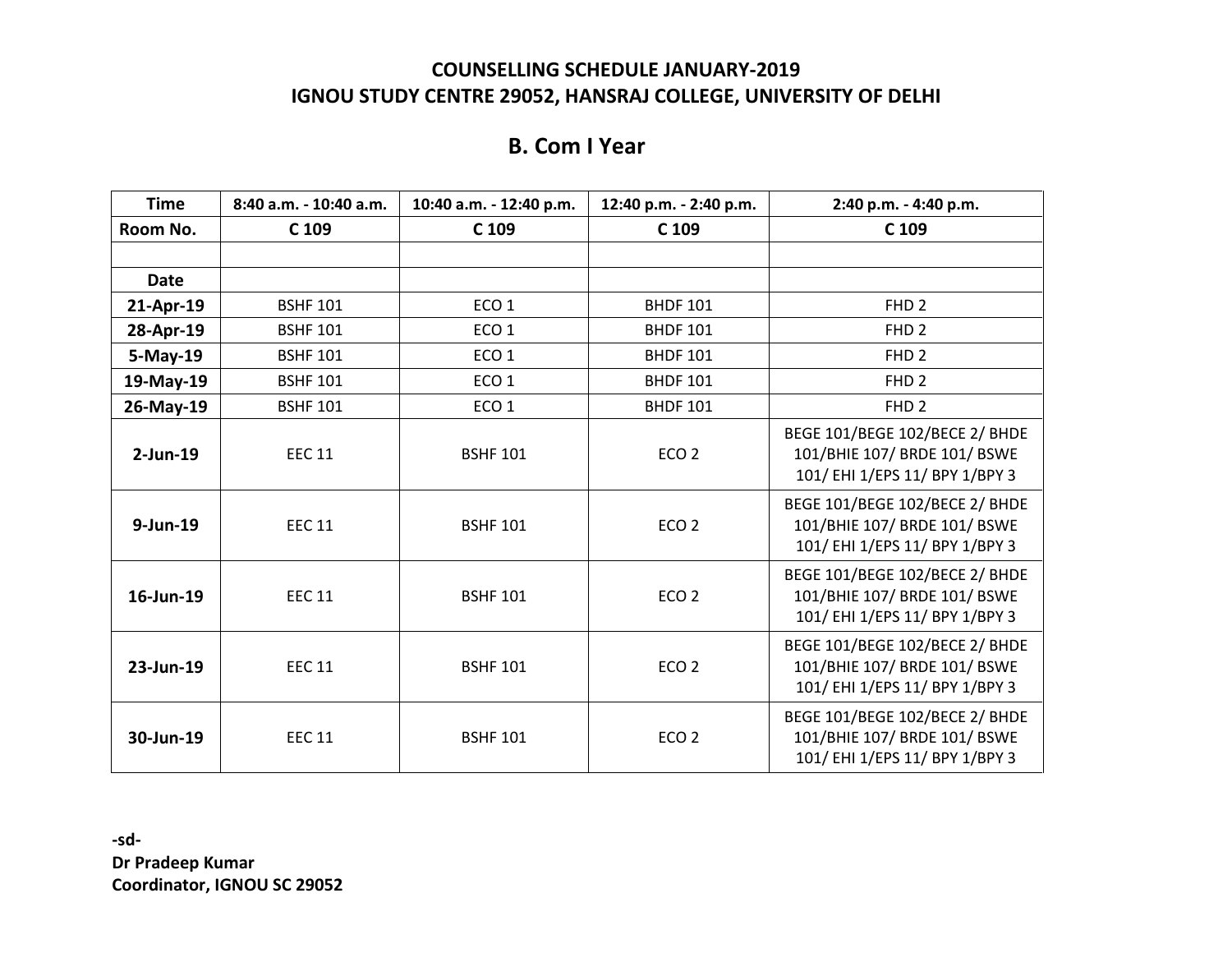| $7$ -Jul-19  | <b>EEC 11</b> | <b>BEGF 101</b> | FEG <sub>2</sub> | BEGE 101/BEGE 102/BECE 2/ BHDE<br>101/BHIE 107/ BRDE 101/ BSWE<br>101/ EHI 1/EPS 11/ BPY 2/BPY<br>4/FTG1 |
|--------------|---------------|-----------------|------------------|----------------------------------------------------------------------------------------------------------|
| 14-Jul-19    | <b>EEC 11</b> | <b>BEGF 101</b> | FEG <sub>2</sub> | BEGE 101/BEGE 102/BECE 2/ BHDE<br>101/BHIE 107/ BRDE 101/ BSWE<br>101/ EHI 1/EPS 11/ BPY 2/BPY<br>4/FTG1 |
| $21$ -Jul-19 | <b>EEC 11</b> | <b>BEGF 101</b> | FEG <sub>2</sub> | BEGE 101/BEGE 102/BECE 2/ BHDE<br>101/BHIE 107/ BRDE 101/ BSWE<br>101/ EHI 1/EPS 11/ BPY 2/BPY<br>4/FTG1 |
| 28-Jul-19    | <b>EEC 11</b> | <b>BEGF 101</b> | FEG <sub>2</sub> | BEGE 101/BEGE 102/BECE 2/ BHDE<br>101/BHIE 107/ BRDE 101/ BSWE<br>101/ EHI 1/EPS 11/ BPY 2/BPY<br>4/FTG1 |
| 4-Aug-19     | <b>EEC 11</b> | <b>BEGF 101</b> | FEG <sub>2</sub> | BEGE 101/BEGE 102/BECE 2/ BHDE<br>101/BHIE 107/ BRDE 101/ BSWE<br>101/ EHI 1/EPS 11/ BPY 2/BPY<br>4/FTG1 |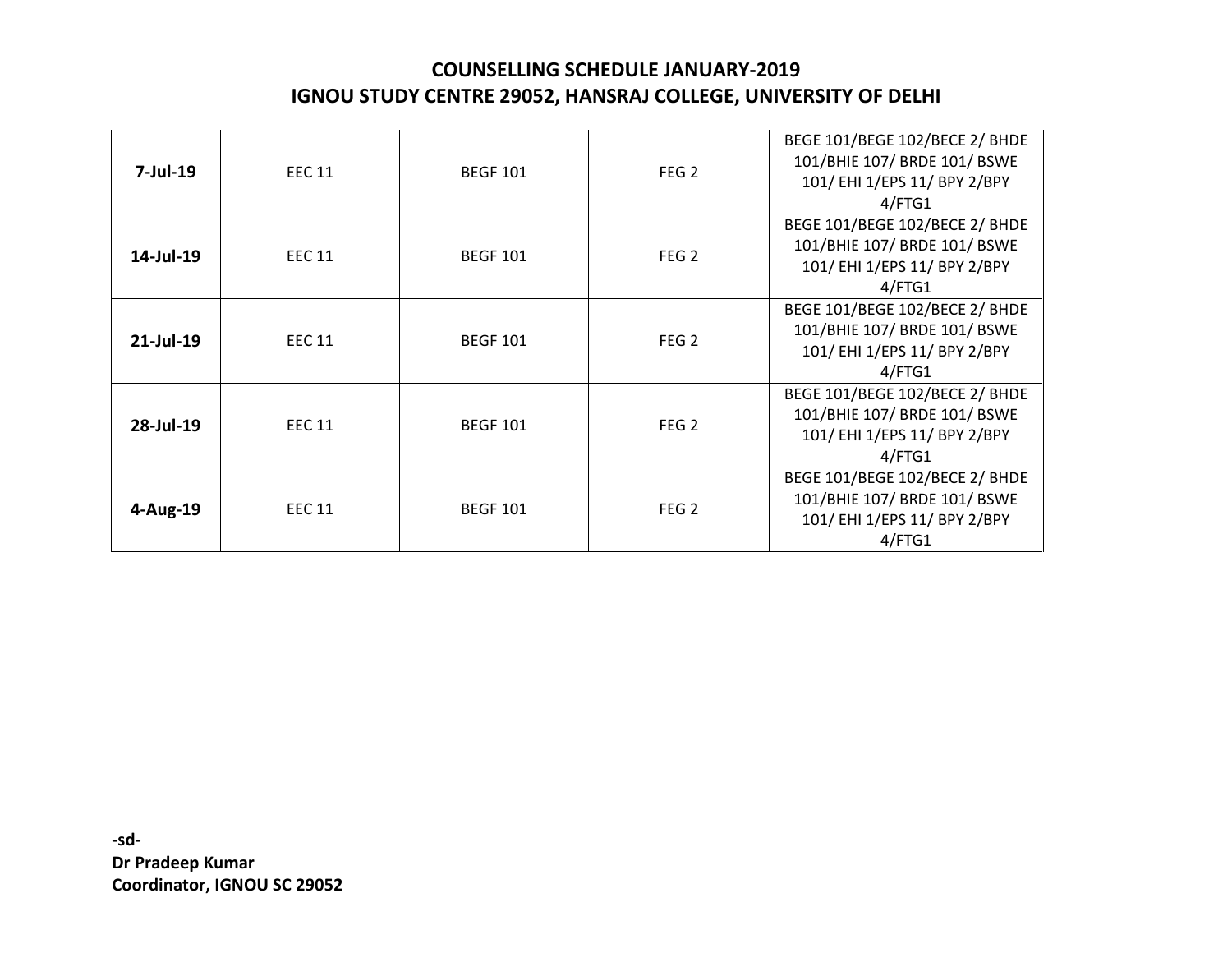## **M. Com. I Year**

|              | <b>SECTION 1</b>       |                         |  | <b>SECTION 2</b>       |                         |  |
|--------------|------------------------|-------------------------|--|------------------------|-------------------------|--|
| <b>Time</b>  | 8:40 a.m. - 10:40 a.m. | 10:40 a.m. - 12:40 p.m. |  | 8:40 a.m. - 10:40 a.m. | 10:40 a.m. - 12:40 p.m. |  |
| Room No.     | C 101                  | $C$ 101                 |  | C 102                  | C 102                   |  |
|              |                        |                         |  |                        |                         |  |
| <b>Date</b>  |                        |                         |  |                        |                         |  |
| 21-Apr-19    | IBO <sub>6</sub>       | IBO <sub>3</sub>        |  | IBO <sub>6</sub>       | IBO <sub>3</sub>        |  |
| 28-Apr-19    | IBO <sub>6</sub>       | IBO <sub>3</sub>        |  | IBO <sub>6</sub>       | IBO <sub>3</sub>        |  |
| 5-May-19     | IBO <sub>6</sub>       | IBO <sub>3</sub>        |  | IBO <sub>6</sub>       | IBO <sub>3</sub>        |  |
| 19-May-19    | IBO <sub>6</sub>       | IBO <sub>3</sub>        |  | IBO <sub>6</sub>       | IBO <sub>3</sub>        |  |
| 26-May-19    | IBO <sub>6</sub>       | IBO <sub>3</sub>        |  | IBO <sub>6</sub>       | IBO <sub>3</sub>        |  |
| $2$ -Jun-19  | IBO <sub>6</sub>       | IBO <sub>3</sub>        |  | IBO <sub>6</sub>       | IBO <sub>3</sub>        |  |
| 9-Jun-19     | IBO <sub>6</sub>       | IBO <sub>3</sub>        |  | IBO <sub>6</sub>       | IBO <sub>3</sub>        |  |
| 16-Jun-19    | IBO <sub>6</sub>       | IBO <sub>3</sub>        |  | IBO <sub>6</sub>       | IBO <sub>3</sub>        |  |
| 23-Jun-19    | IBO <sub>1</sub>       | IBO <sub>4</sub>        |  | IBO <sub>1</sub>       | IBO <sub>4</sub>        |  |
| 30-Jun-19    | IBO <sub>1</sub>       | IBO <sub>4</sub>        |  | IBO <sub>1</sub>       | IBO <sub>4</sub>        |  |
| $7$ -Jul-19  | IBO <sub>1</sub>       | IBO <sub>4</sub>        |  | IBO <sub>1</sub>       | IBO <sub>4</sub>        |  |
| 14-Jul-19    | IBO <sub>1</sub>       | IBO <sub>4</sub>        |  | IBO <sub>1</sub>       | IBO <sub>4</sub>        |  |
| $21$ -Jul-19 | IBO <sub>1</sub>       | IBO <sub>4</sub>        |  | IBO <sub>1</sub>       | IBO <sub>4</sub>        |  |
| 28-Jul-19    | IBO <sub>1</sub>       | IBO <sub>4</sub>        |  | IBO <sub>1</sub>       | IBO <sub>4</sub>        |  |
| 4-Aug-19     | IBO <sub>1</sub>       | IBO <sub>4</sub>        |  | IBO <sub>1</sub>       | IBO <sub>4</sub>        |  |
| 11-Aug-19    | IBO <sub>1</sub>       | IBO <sub>4</sub>        |  | IBO <sub>1</sub>       | IBO <sub>4</sub>        |  |
| 18-Aug-19    | IBO <sub>5</sub>       | IBO <sub>2</sub>        |  | IBO <sub>5</sub>       | IBO <sub>2</sub>        |  |
| 25-Aug-19    | IBO <sub>5</sub>       | IBO <sub>2</sub>        |  | IBO <sub>5</sub>       | IBO <sub>2</sub>        |  |
| 1-Sep-19     | IBO <sub>5</sub>       | IBO <sub>2</sub>        |  | IBO <sub>5</sub>       | IBO <sub>2</sub>        |  |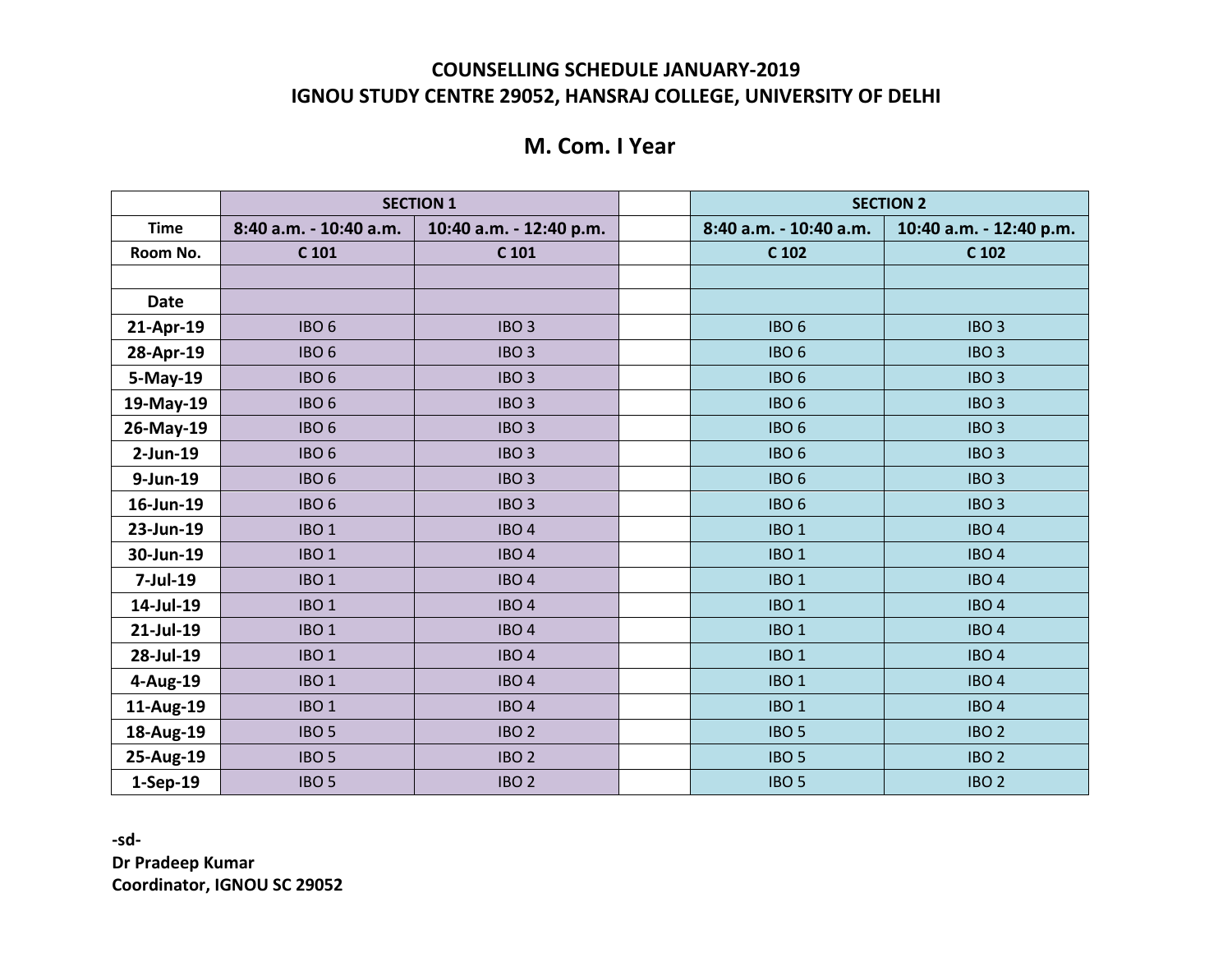| 8-Sep-19  | IBO <sub>5</sub> | IBO <sub>2</sub> | IBO <sub>5</sub> | IBO <sub>2</sub> |
|-----------|------------------|------------------|------------------|------------------|
| 15-Sep-19 | IBO <sub>5</sub> | IBO <sub>2</sub> | IBO <sub>5</sub> | IBO <sub>2</sub> |
| 22-Sep-19 | IBO <sub>5</sub> | IBO <sub>2</sub> | IBO <sub>5</sub> | IBO <sub>2</sub> |
| 29-Sep-19 | IBO <sub>5</sub> | IBO <sub>2</sub> | IBO <sub>5</sub> | IBO <sub>2</sub> |
| 6-Oct-19  | IBO <sub>5</sub> | IBO <sub>2</sub> | <b>IBO 5</b>     | IBO <sub>2</sub> |

|              | M. Com. I Year               |                               |                          |              |                |  |
|--------------|------------------------------|-------------------------------|--------------------------|--------------|----------------|--|
| <b>S.No.</b> | Groups                       | <b>Starting Enrolment No.</b> | <b>End Enrolment No.</b> | <b>Total</b> | <b>Remarks</b> |  |
|              | Section 1                    | 191115179                     | 191202519                | 321          |                |  |
|              | Section 2                    | 191202540                     | 191325124                | 321          |                |  |
|              | <b>Total No. of Students</b> | 642                           |                          |              |                |  |

#### **NOTE:**

- Students must carry their ID cards along with them whenever they visit the study centre for counseling sessions or any other work
- $\triangleright$  The counseling sessions may be reduced/cancelled if the number of learners attending classes is below the desired strength or any other administrative reasons.
- $\triangleright$  The counseling schedule may be modified at any time with prior information to the learners.
- $\triangleright$  Further details will be notified on the college notice board.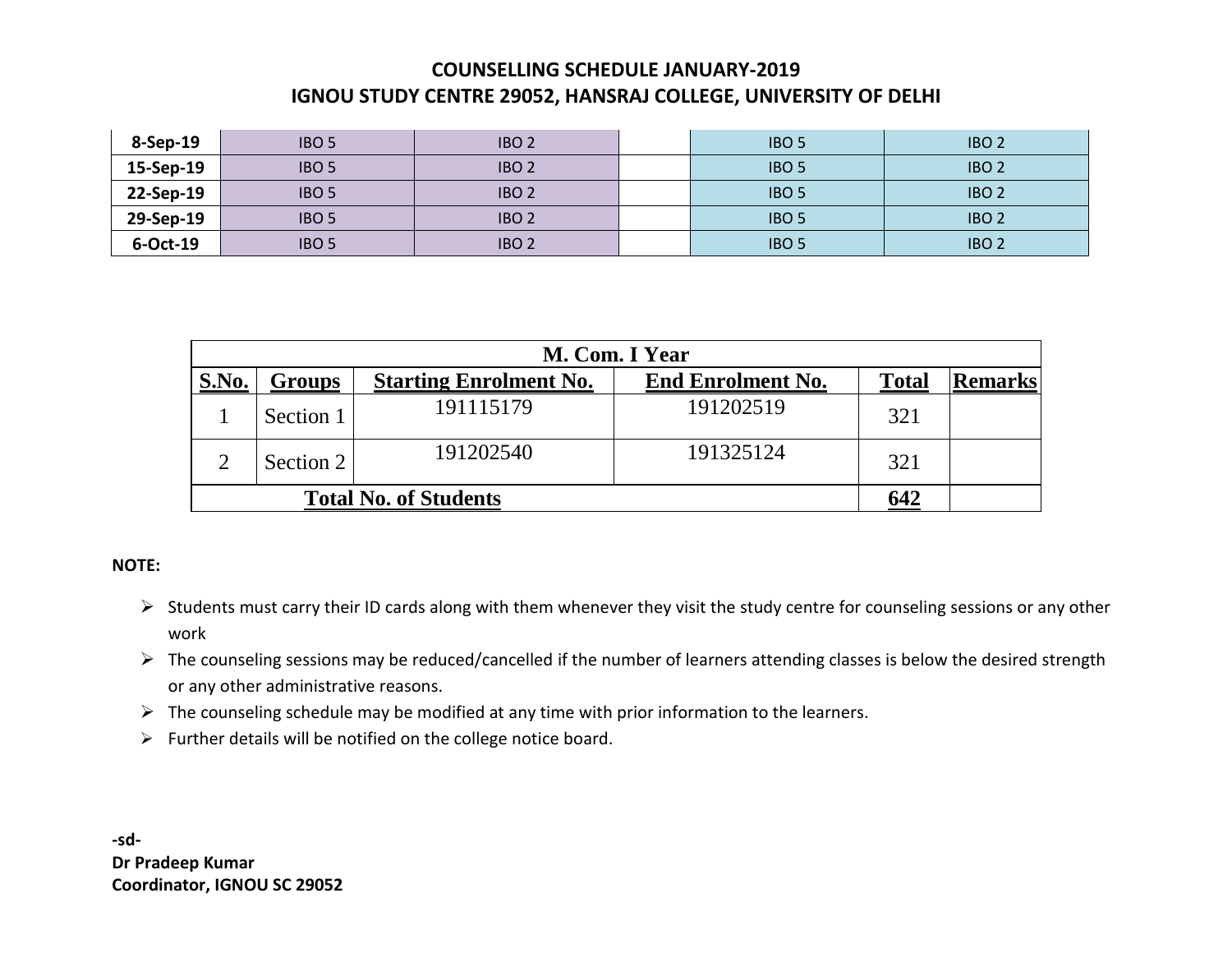# **List of Academic Counsellor**

| Prog.   | <b>Course</b>    | <b>Name of Teacher</b>                                                       |
|---------|------------------|------------------------------------------------------------------------------|
|         | Code             |                                                                              |
|         | <b>BSHF 101</b>  | Dr Kaushal Kumar Gupta                                                       |
|         | MTE <sub>3</sub> | Dr Arvind                                                                    |
|         | LSE <sub>5</sub> | DR. POONAM RANI, DR. ANAND SONKAR, DR. POOJA ARORA, DR. DINESH KUMAR GAUTAM  |
|         | LSE <sub>6</sub> | DR. POONAM RANI, DR. PRATIBHA PANT, DR. POOJA ARORA, DR. DINESH KUMAR GAUTAM |
|         | LSE <sub>7</sub> | DR. ANAND SONKAR, DR. POOJA ARORA, DR. RITA CHAUHAN                          |
|         | MTE <sub>7</sub> |                                                                              |
|         | MTE <sub>8</sub> | Dr Arvind                                                                    |
| B. Sc.  | MTE <sub>9</sub> |                                                                              |
|         | <b>MTE 10</b>    | Dr Arvind                                                                    |
|         | PHE <sub>7</sub> | MR. SUSHIL KUMAR, DR. PRADEEP KUMAR                                          |
|         | PHE <sub>9</sub> | DR. RAVIKANT PRASAD                                                          |
|         | <b>PHE 10</b>    | DR. PRADEEP KUMAR, DR. TANUJ DHAWAN                                          |
|         | <b>PHE 15</b>    | <b>DR. TANUJ DHAWAN</b>                                                      |
|         | CHE <sub>4</sub> | DR. SHAILENDRA KR. SINGH, Dr Nidhi Rawat                                     |
|         | CHE <sub>9</sub> | DR. AMIT KUMAR RAWAT, MR. SURENDRA KUMAR                                     |
|         | FST <sub>1</sub> | Dr Sushil Kumar                                                              |
|         | ECO <sub>3</sub> | Dr Manjit Singh                                                              |
|         | ECO <sub>5</sub> |                                                                              |
| B. Com. | ECO <sub>6</sub> | Dr Manjit Singh, Dr Yogesh Kumar                                             |
|         | ECO <sub>7</sub> | Dr Shashank Vikram Pratap Singh                                              |
|         | <b>ECO 12</b>    |                                                                              |
|         | <b>ECO 13</b>    | Dr Yogesh Kumar                                                              |
|         | <b>ECO 14</b>    | Dr Jasvir Singh, Dr Yogesh Kumar                                             |